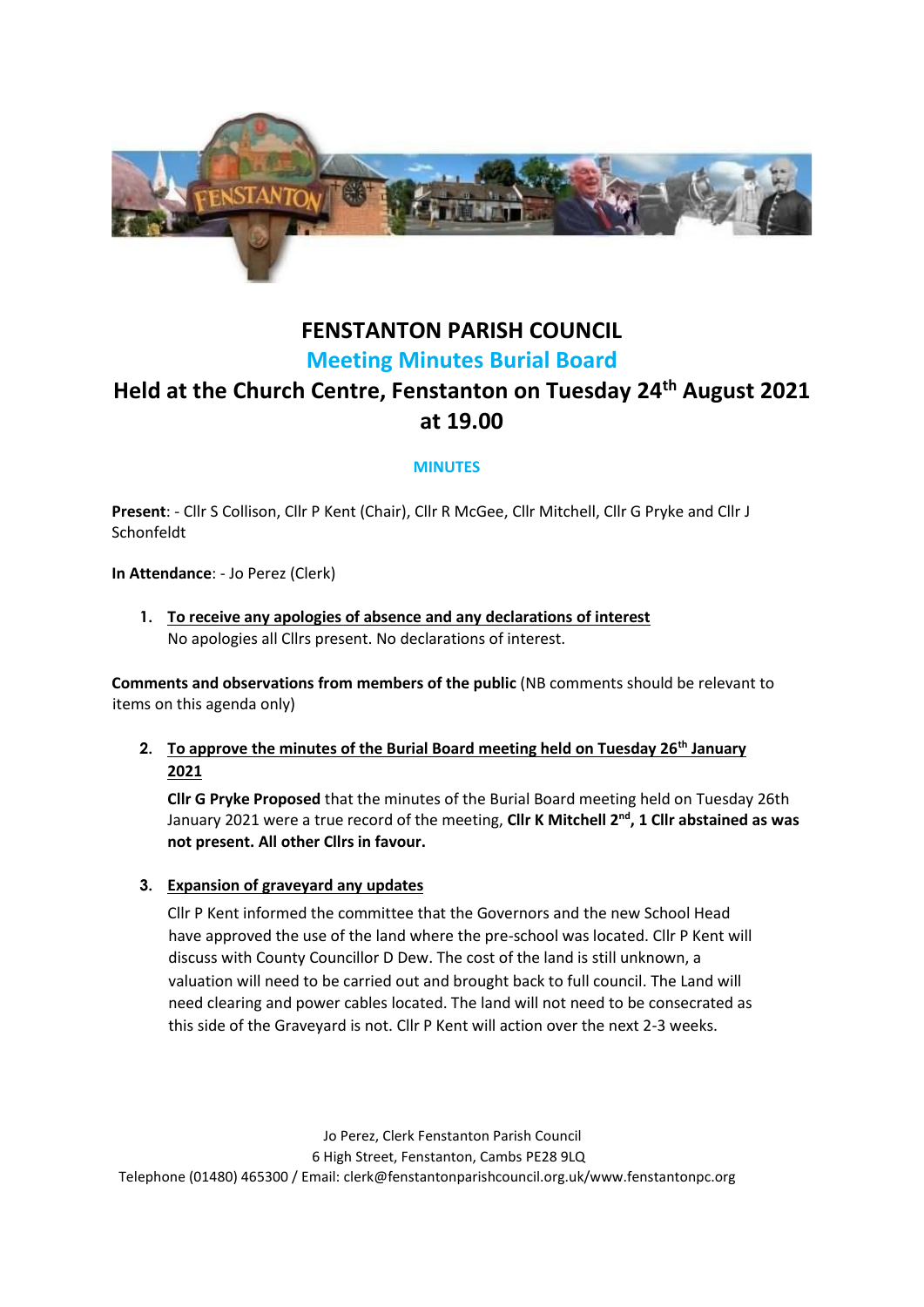## **4. Digitisation of burial records and mapping of graves**

Cllr K Mitchell explained that most of the records have now been digitised but there is still further work to be done to get an accurate map of the Graveyard. Hopefully the company that scanned our documents can liaise with Scribe once their system is more complete and this will give us a more accurate record. Cllr K Mitchell and the Clerk update records when required. The clerk has discovered more burial records, and these will also require digitising, the cost would be approximately £100.00 per book, **Cllr K Mitchell proposed** we organise this to be done, **Cllr P Kent 2nd , all Cllrs were in favour.**

- **5. Graveyard management system (Scribe) - update on system** As above.
- **6. Physical inspection of condition and audit of headstones – schedule date**  Cllr G Pryke and Cllr J Schonfeldt will carry out the inspection on  $8<sup>th</sup>$  September.
- **7. Cremation fees (currently going to Dioceses of Ely, even though we now have responsibility for maintenance of this area) – update from Cllr P Kent** Cllr P Kent has spoken to Revd. Rosie Tallowin, and she has spoken to the Dioceses, however they were not particularly helpful. Rosie is going to email the Dioceses. The Parish Council maintain the open graveyard, but it is owned by the Church and Diocese. Cllr P Kent will review in 2 weeks.
- **8. Churchyard and Cemetery signage – including dogs to be kept on leads.** It was agreed that 3 metal signs will be purchased and wheelie bin signs to show where dog waste can and cannot be placed.

## **9. Repair to pathway**

There Burial Board discussed whether this is the responsibility of the Parish Council. Cllr P Kent will discuss with Revd. Tallowin. In the meantime, Cllr R McGee will speak to Sid Barnett to see if he can quote for repair work and Cllr K Mitchell will check whether CIL money can be used for this repair.

## **10. Discuss and decide on moving location of litter bin currently by the carpark.**

The Burial Board agreed that the Bin should be moved further away from the entrance to the Church, it will be placed at near the other end of the fencing. The Clerk will inform HDC that the Bin has been moved.

#### **11. Review Cemetery regulations 2019**

The Clerk and Cllr K Mitchell will review and bring back to the next Burial Board meeting for approval.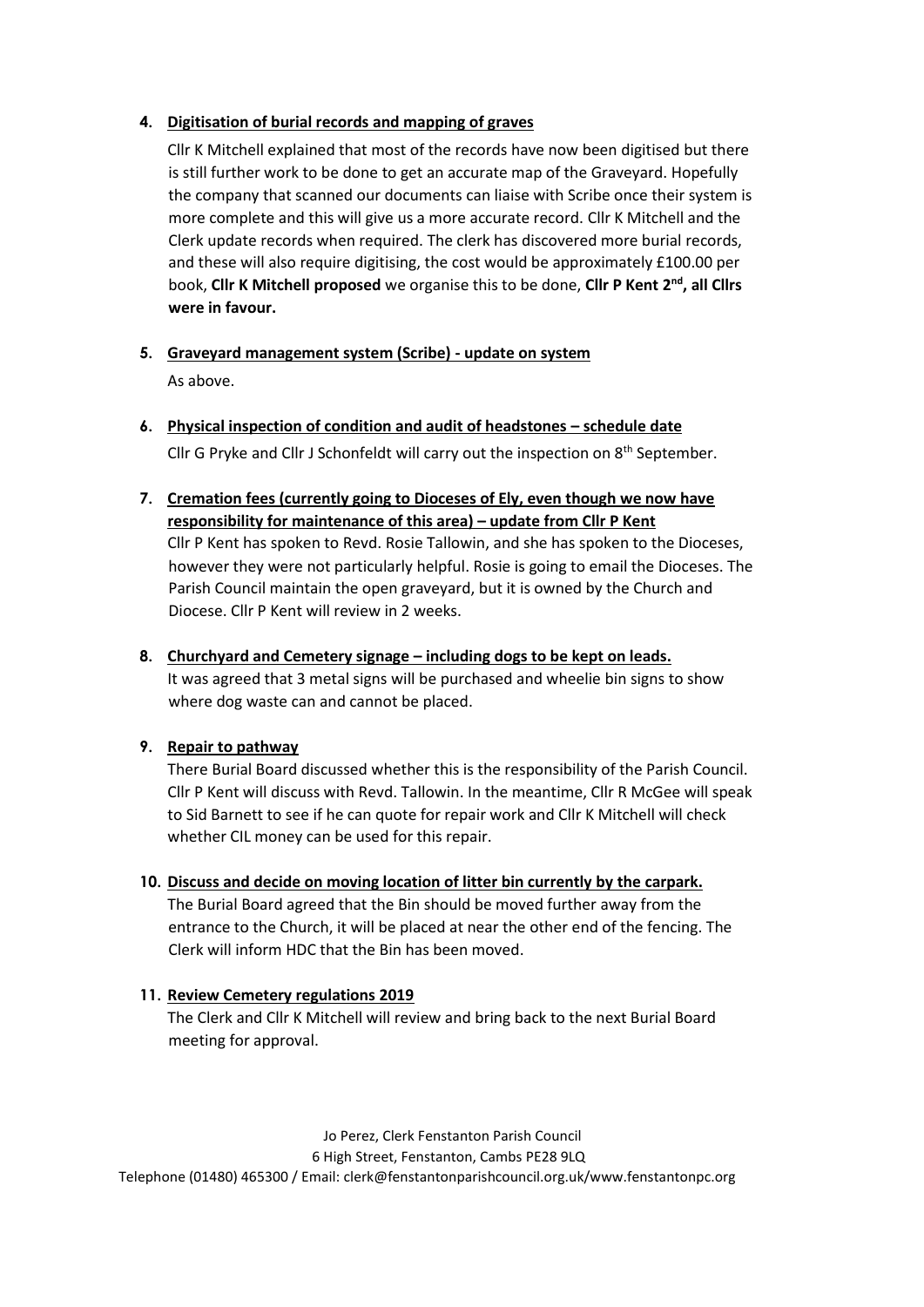#### **12. Discuss the maintenance and upkeep of the Graveyard.**

The maintenance of the Graveyard was discussed as there have been a couple of complaints received. Councillors discussed whether planting on Graves should be allowed as unfortunately these are not always tended to and can make the Graveyard look untidy and cause the Groundsman problems when mowing and tending to. Councillors felt that within the revised regulations that the Parish Council should stipulate that no planting of shrubs be allowed on Graves and that the Council will have the right to remove any shrubs or planting that become overgrown or unsightly. A notice to this effect will be put on the Parish Council website. Councillors also discussed that the area would look tidier if the Groundsman could disperse the grass cutting rather than leaving in piles. The Clerk will speak with the Groundsman.

#### **13. Discuss and decide on Headstone request for the late William Davies**.

The Burial Board discussed the colour of the memorial and whilst described as Emerald Green it is predominantly black. **Cllr J Schonfeldt proposed** that the memorial is approved, **Cllr G Pryke 2nd, All Cllrs were in favour**.

## **14. Discuss and decide on Headstone request for the late Janetta Guite.** Cllrs discussed the memorial and **Cllr J Schonfeldt proposed** that the memorial be approved, subject to the rights of burial, **Cllr P Kent 2nd, All Cllrs were in favour**.

**15. Discuss and decide on the Clerk being able to approve Headstone without approval of the Burial Board Committee.**

The Burial Board agreed that if a Headstone was within the regulations the Clerk can approve without consulting the Burial Board. However, if a Headstone is not within the regulation, then approval from the Burial Board would be required.

## **16. Discuss the email complaint regarding the desecration of Grave and request by family to erect a boarder around grave.**

The Clerk has received an email of complaint regarding the desecration of a Grave, it seems that some shrubs that had recently been planted on a loved ones Grave have disappeared. They thought that this may have been the due to the Groundsman's work. The Clerk has spoken to the Groundsman, who assured her that was not aware of any planting and would not intentionally cause damage. The Groundsman is usually very considerate and careful in the Graveyard. Due to the delicate nature of this complaint Councillors decided to offer a good will gesture of £35.00 to the family concerned, however they request that no further planting is carried out (see item 12).

Councillors also discussed the request for a boarder, **Cllr K Mitchell proposed** that boarders are not permitted on new or existing Graves, **Cllr G. Pryke 2nd, All Cllrs were in favour**. The Clerk will respond to the family on both matters.